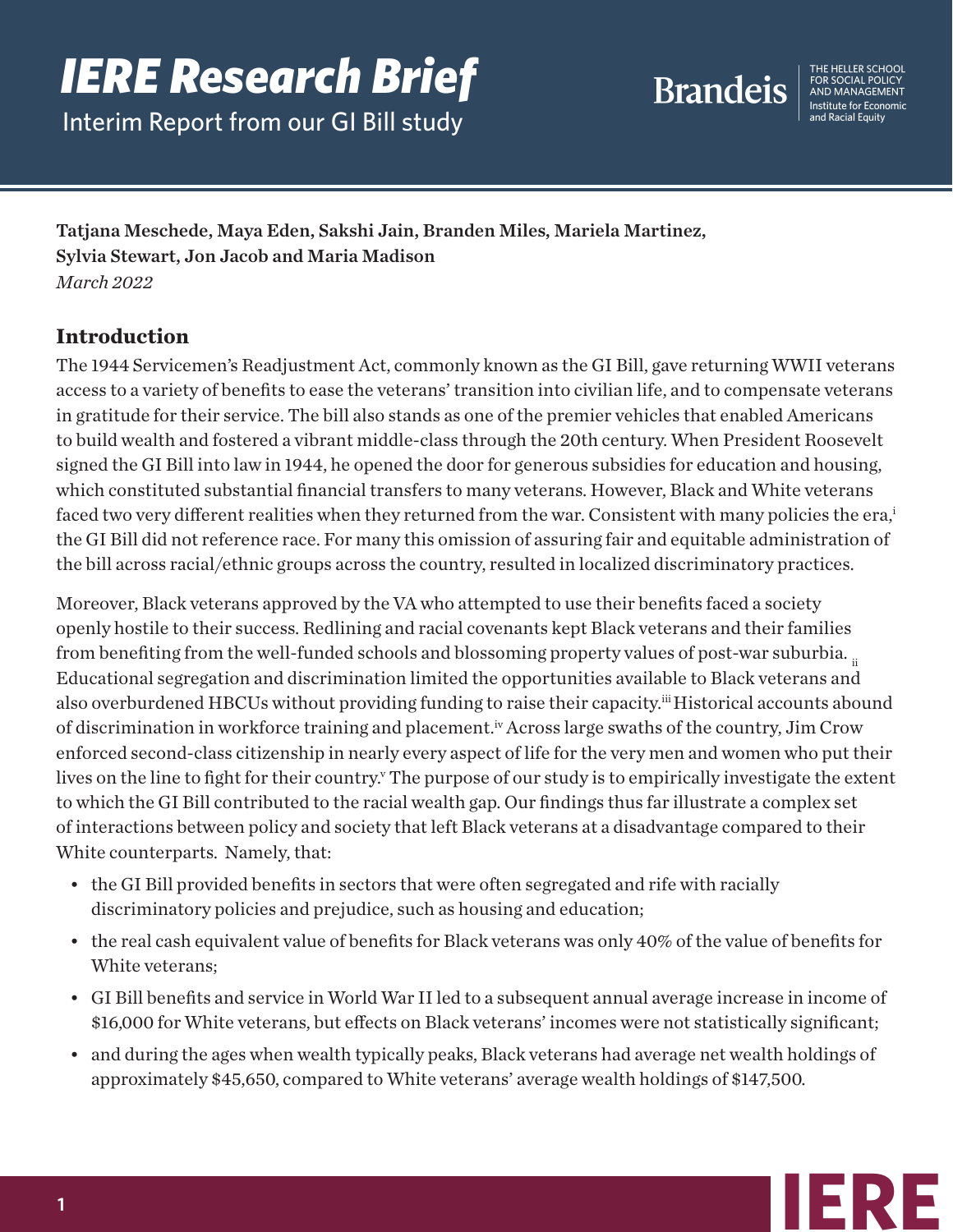# **The voices of Black veterans and their descendants reveal the shortcomings of the GI Bill**

As part of this study, we have been speaking to Black and White veterans and their descendants about their experiences navigating and receiving GI Bill benefits. White veterans have been nearly unanimous in their positive experiences of the GI Bill. One White veteran described the policy as the "*greatest gift a country could have ever given its servicemen and women*." One descendant of a White veteran highlighted the economic mobility that the bill facilitated for their family, "*If my father had not received the GI Bill, there was no money. He wasn't going to go to college. He would've been a draftsman probably somewhere. So, it changed our lives, it changed his life dramatically*."

Our conversations with Black veterans and their descendants were more mixed, containing experiences of discrimination beginning with their time in the military and lasting through their attempts to receive the benefits they were entitled to. When speaking about discrimination in different military branches, one Black veteran said, "*I would go to jail before I go to the Navy."* Many accounts in the literature and in our interviews include people who were excluded from utilizing their benefits. One descendant said of their father's experience,

"*He spent three years in the Pacific. He earned three medals... He was able to avoid injury during the war and then come home, and within 5 hours, he's blinded for life at the age of 27 - after serving his country, after sacrificing everything. Only then to be denied veterans benefits."*

Another descendant said,

"*He [my father] was a leader in terms of establishing a business to gain wealth - generational wealth. But it's sad that it took that long for the opportunity to come to fruition for him. He could have done so much more in those 15 years [ he didn't have benefits]."*

So far, our interviews paint a clear picture. While many Black veterans were able to collect GI Bill benefits which were often transformative for them and their families, many others were denied or given less support from VA offices and other post-war government programs. The empirical analysis that follows is an attempt to better understand this experience.

### **The average value of the benefits that Black veterans received was only 40% of the value of the benefits that White veterans received.**

The GI bill had three components: education and training benefits, loan guarantees for home purchases and businesses, and readjustment allowances consisting of unemployment and self-employment benefits.  $E$ den  $(2022)$ <sup>vi</sup> constructs estimates of the disbursements of each of these benefits by race by combining data on participation rates from veteran surveys (1950, 1979 and 1987) and historical estimates of the programs' costs. The education and training benefits are priced using historical estimates of tuition rates (both for college and for vocational training), as well as the stipend amounts provided by the GI bill. Loan guarantees are monetized by combining data on home values from the 1979 Survey of Veterans with estimates of the difference between the guaranteed loan rates and the unsubsidized market mortgage

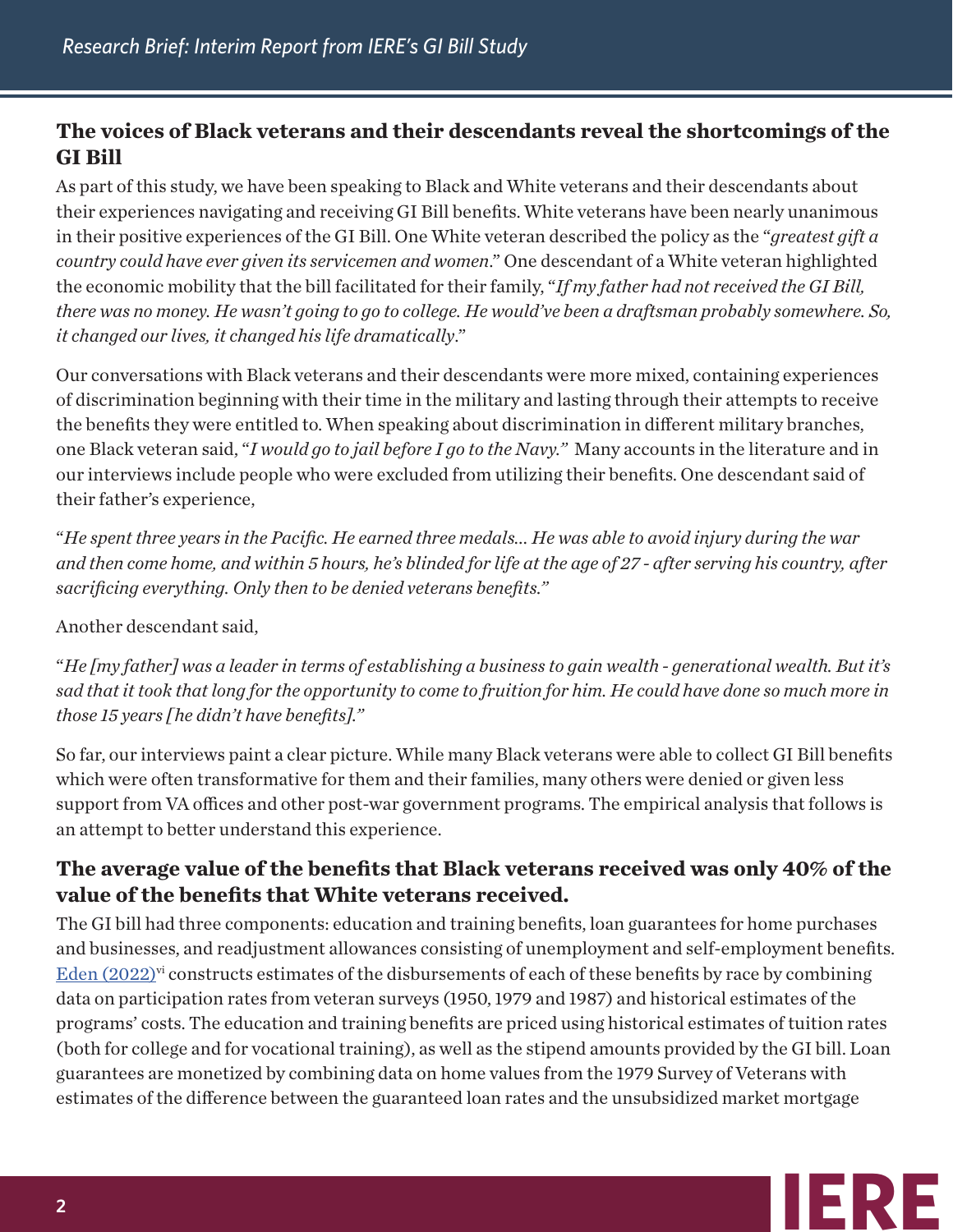rates from the Census 1960 Residential Housing Survey. Finally, readjustment allowances are calibrated based on participation rates from the 1950 Survey of Veterans and total amounts reported in the VA Annual Reports 1945-1953.

The analysis suggests that the government spent roughly the same amounts on GI benefits for Black veterans and for White veterans. Average spending on loan guarantees was lower. This is consistent with Agbai (2022),<sup>vii</sup> who uses VA administrative records to document that, in the years 1944-1956, Black veterans were significantly less likely to participate in the home loan guarantee program. At the same time, average spending on education and training benefits and on readjustment allowances were higher for Black veterans, resulting in higher total spending per-veteran.

However, segregation and systemic racism limited the ways in which Black veterans were able to use their benefits. To capture this, Eden (2022) makes two adjustments to the government spending numbers. First, she constructs estimates of nominal cash-equivalents for each of the benefits. The cash-equivalent of a benefit is the minimal amount of money that the veteran would be willing to accept in exchange for forgoing the benefit. Nominal cash-equivalents tended to be lower for Black veterans, who often took advantage of the GI benefits only because they were heavily subsidized, and not because they were particularly useful to them. For example, the education and training benefits included a stipend that was close to 100% of the average market wage for Black veterans, but only about 70% of the average market wage for White veterans, whose average wages were higher. At a subsidy rate of close to 100%, Black veterans were incentivized to enroll in education and training programs even if the only programs that they could access were of low quality.



**IERE**

#### Figure 1: Differences in Black and White Veterans' Institutional Enrollment<sup>xi</sup>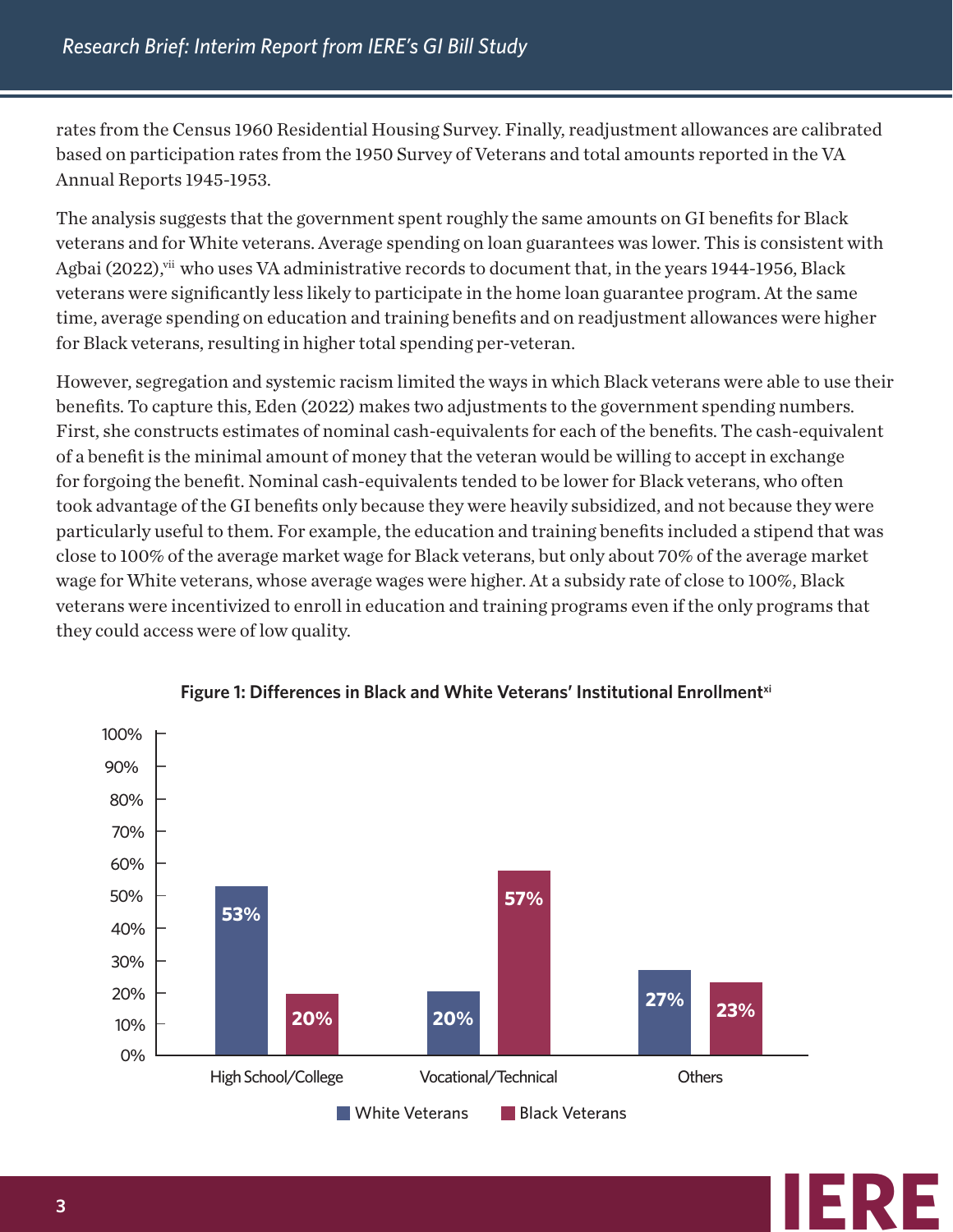This is reflected in Black and White veterans' educational enrollment patterns. Despite similar utilization rates, we found differences between how these education benefits were used by the Black and White veterans in our analysis of the 1987 veteran's survey data. We find that White veterans were more likely to enroll in high school, college, or graduate school, while Black veterans were more likely to enroll in vocational and technical institutions. This supports previous findings about veteran's educational enrollment patterns.<sup>viii</sup> The literature suggests that vocational education does not match as well as academic education when we look at the lifetime earnings.ix,x

The second adjustment explicitly accounts for segregation, which limited the ways in which Black veterans in the South could choose to use their benefits. In the segregated South, Black people could not use their money to buy education in White-only schools, or real estate in White-only neighborhoods. Money is only valuable because it can be used to buy things, and Black veterans could use their money to buy fewer things. The result of these two adjustments is an estimate of the real cash equivalents, which capture the value that each benefit had from the veterans' perspectives. In terms of real cash equivalents, Black veterans received less than half of the benefits that White veterans received.

The analysis is summarized in Table 1, and is detailed in [Eden \(2022\).](https://drive.google.com/file/d/1ZMWGBL-rUJoUAXBDULKIdfXhEl87EKbu/view?usp=sharing)

|                            | Participation<br>rate: white | Participation<br>rate: Black | Spending per<br>veteran: white<br>$(1944$ dollars) | Spending per<br>veteran: Black<br>(1944 dollars) | Real cash<br>equivalent: white<br>(1944 dollars) | Real cash<br>equivalent: Black<br>(1944 dollars) |
|----------------------------|------------------------------|------------------------------|----------------------------------------------------|--------------------------------------------------|--------------------------------------------------|--------------------------------------------------|
| Education<br>and training  | 39.6%                        | 46.5%                        | \$550                                              | \$625                                            | \$312                                            | \$63                                             |
| Home loan<br>guarantees    | 37%                          | 32%                          | \$101                                              | \$70                                             | \$85                                             | \$42                                             |
| Readjustment<br>allowances | 52%                          | 61%                          | \$237                                              | \$278                                            | \$214                                            | \$160                                            |
| <b>Total</b>               |                              |                              | \$889                                              | \$974                                            | \$611                                            | \$264                                            |

Table 1: Participation rates, government spending and real cash equivalents by benefit<sup>xii</sup>

# **Because Black veterans were more limited in the ways in which they could utilize the GI benefits, the benefits had more muted effects on their lifetime incomes.**

Cohort analysis suggests that, for White men, service in WWII together with access to the GI benefits led to an increase in subsequent average annual income of about \$16,000 (in 2020 dollars, adjusted for market returns). In contrast, for Black men, service in WWII is estimated to have had a negative effect on subsequent income, although the estimate is not statistically significant.

These estimates are based on the figures below, which were compiled using Census data from 1950-1990, spanning most veterans' working lives (see Eden [2022] for methodological details). The first figure shows that White men born before 1927 were much more likely to have been eligible for GI benefits than men born in 1928 or 1929.

**IERE**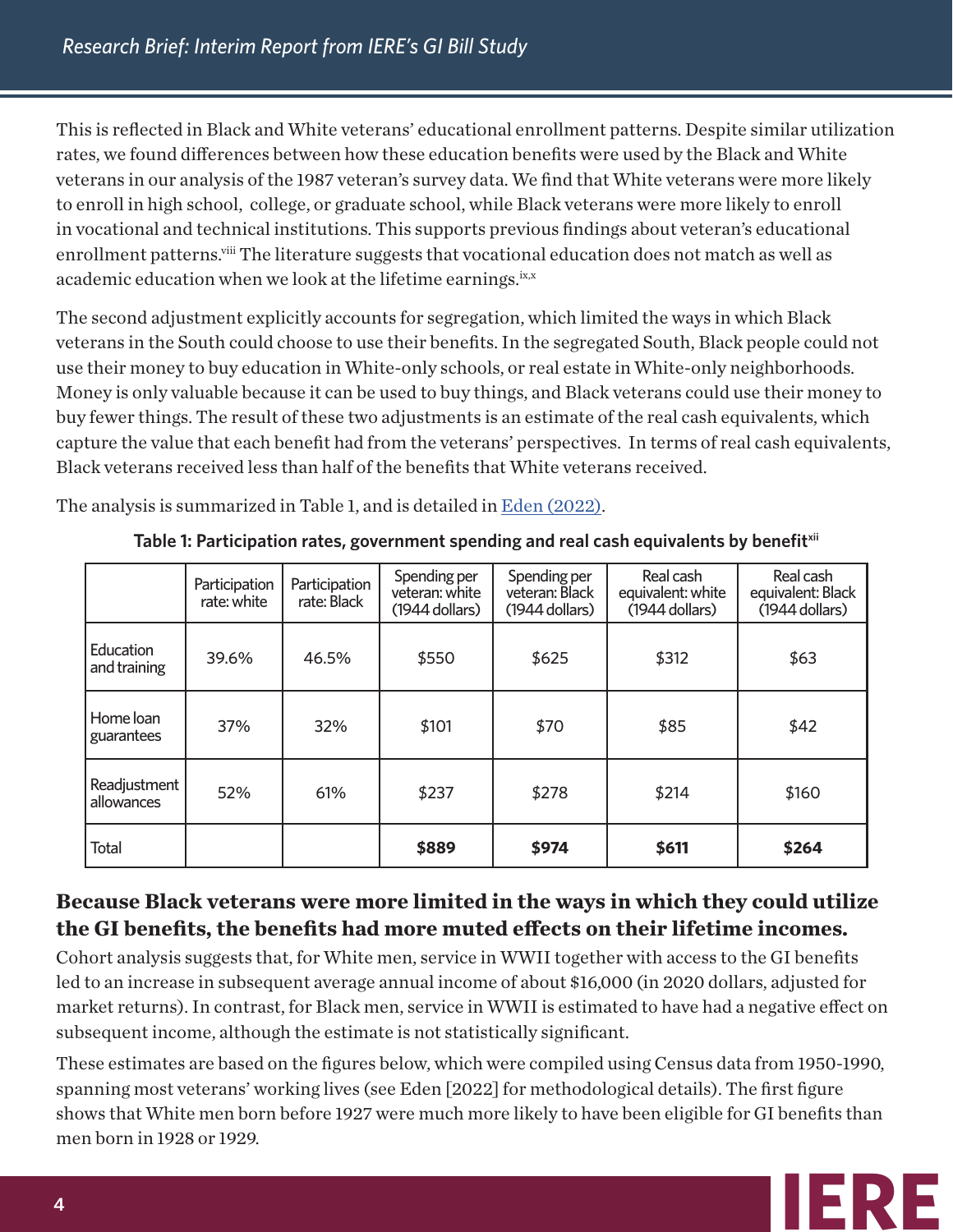

**Figure 2: Veteran Shares by Cohort - White Menxiii** 



**IERE**

Figure 3 plots the average annual income of White men by birth cohort. Average annual income tends to be higher for later birth cohorts, reflecting growth in average incomes per-capita over time. Without the GI Bill, we would expect to see a smooth linear relationship between birth cohort and average annual income. But the relationship is not smooth: there is a discrete change between the 1927 cohort and the 1928 cohort. Because these are the cohorts in which eligibility for service in WWII dropped substantially, the size of this jump is informative about the effects of the GI benefits on subsequent income. The difference between the solid black line and the dashed line can plausibly be attributed to the GI benefits.

Things look markedly different for Black men. Like White men, Black men born before 1927 were much more likely to have served in WWII. Yet, Figure 4 shows that despite this difference, there is no "jump" in their annual income levels. The relationship between average income and birth cohort in Figure 5 is completely linear. This suggests that the GI Bill had no measurable effect on veterans' lifetime incomes.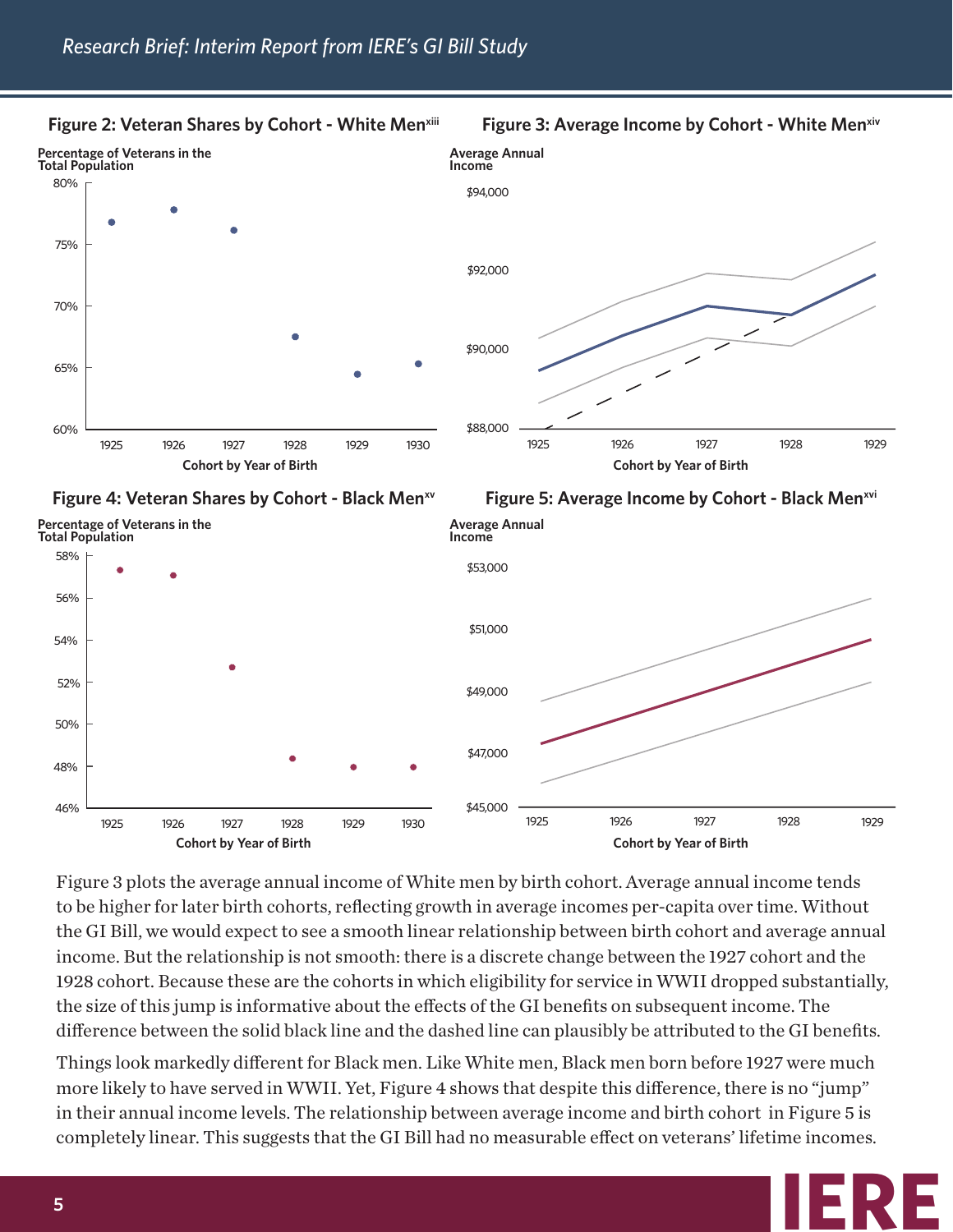## **Black veterans of WWII had less than 1/3 of the wealth of White veterans**

To explore potential long-term impacts of disparate access to GI Bill benefits, we focus in our analyses on wealth holdings of veteran and non-veteran households. While income and wealth are highly correlated, wealth is a better indicator of economic wellbeing for the households and their subsequent generation. Unlike income, which provides financial resources for daily expenses, wealth presents a stock of resources that can be tapped into for education, home purchase, starting a business, or as a source of income during retirement. It is therefore especially critical not only for the veteran households, but also for the economic well-being of subsequent generations. And more importantly for these analyses, the racial wealth gap has been consistently much larger than the racial income gap, estimated at 10% of the White wealth compared to 70% of the White income.

In the following analyses, we test differences in wealth holdings for veteran households during the later stages in life. To conduct these analyses, we utilize a range of data sources needed due to the lack of one data source collecting the required data elements. Except for the Survey of WWII veterans, none of these surveys ask about whether a veteran has used the GI Bill. Estimates are therefore for all veterans as a group. For this on-going work, we plan to use the following 4 data sets:

- 1. The Asset and Health Dynamics among the Oldest Old (AHEAD) is a panel study that has been collecting data biennially from the same persons since 1992, age 70 or older at study initiation. To our knowledges, AHEAD is the only data set that collected data on net wealth of WWII veterans specifically.
- 2. The Panel Study of Income Dynamics (PSID) has been collecting data of the same households and their descendants since 1968 in annual and biannual surveys. Study participants were asked about their veteran status in 1968, information used together with corresponding age brackets to create a WWII sample. The PSID oversamples Black respondents which positions it well for the Black-White comparison for this study. Wealth data were collected for the first time in the 1984 data.
- 3. Survey of WWII veterans 1987, a subset of the Current Population Survey. This data set provides information on Black and White WWII veterans' use of the GI Bill benefits.
- 4. Census data tracking Black and White homeownership rates, typically the largest component of wealth holdings among US households.

For the analyses using the AHEAD data set, we aim at responding to the following research question:

What are racial wealth disparities among WWII veterans in their late stage in life?

*Preliminary Descriptive Analyses: Racial Wealth Disparities, as observed in the AHEAD data set* In Figure 6, we show the results of median net wealth disparities for Black and White WWII veteran households and compare these to Black and White non-veteran households.

These unadjusted net wealth estimates, in which are we are not controlling for factors correlated with wealth, such as education and income, show large racial wealth gaps for both, WWII veterans and nonveterans. Overall, we see significantly higher wealth estimates for veterans, about twice as high for veterans compared to non-veterans.

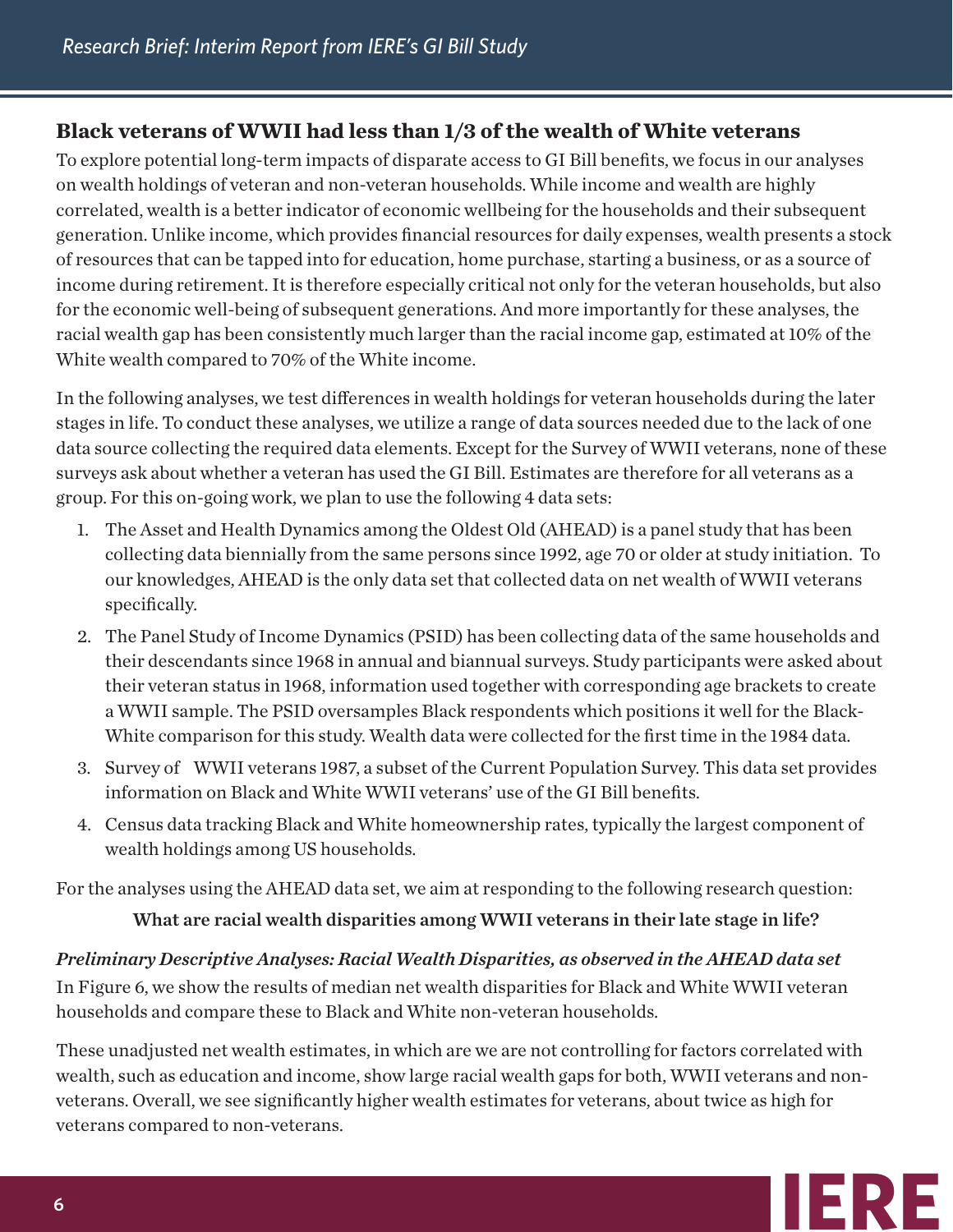For both groups, veterans and non-veterans, the relative racial wealth gap is similar in size. That is, for each one-dollar a household of a White WWII veteran owns, a household of a Black WWII veteran owns just 30 cents. This is a smaller racial wealth gap we typically observe for the general population which has been estimated at 10-15 cents a Black household owns for each one dollar a White household owns. One explanation for this finding may be that we are observing wealth for these households towards the end of their life course when household wealth holdings typically peak.





When we turn to the absolute differences, measured in absolute dollars, we see that the absolute racial wealth gap is twice as high for veterans. In 1993, the wealth of a typical Black WWII veteran household was \$100,000 less than the typical White WWII veteran household. The estimate for the average racial wealth gap is as expected, much larger and estimated at \$188,154. Converting these estimates into today's dollars, these estimates are close to double in size. The estimated median racial wealth gap for WWII veterans would amount to \$199,976, the average racial wealth gap to \$369,428.

Analyses for the South and North regions reveal slightly different trends in relative and absolute racial wealth disparities. While wealth holdings are higher for households in the North regardless of veteran status, the relative racial wealth gap is slightly smaller for veteran households in the North than for non-veteran households. In the South, we observe the opposite. The racial wealth gap there is larger for veteran households than non-veteran households. These differences are however small.

In sum, we observe large racial wealth disparities for Black WWII veterans when compared to White WWII veterans. These disparities are substantially larger than the income disparities for these groups which are estimated at 72-73 percent of White household incomes that Black households make, regardless of veteran status. Unequal ability to use GI Bill benefits for Black veterans contributed to this gap.